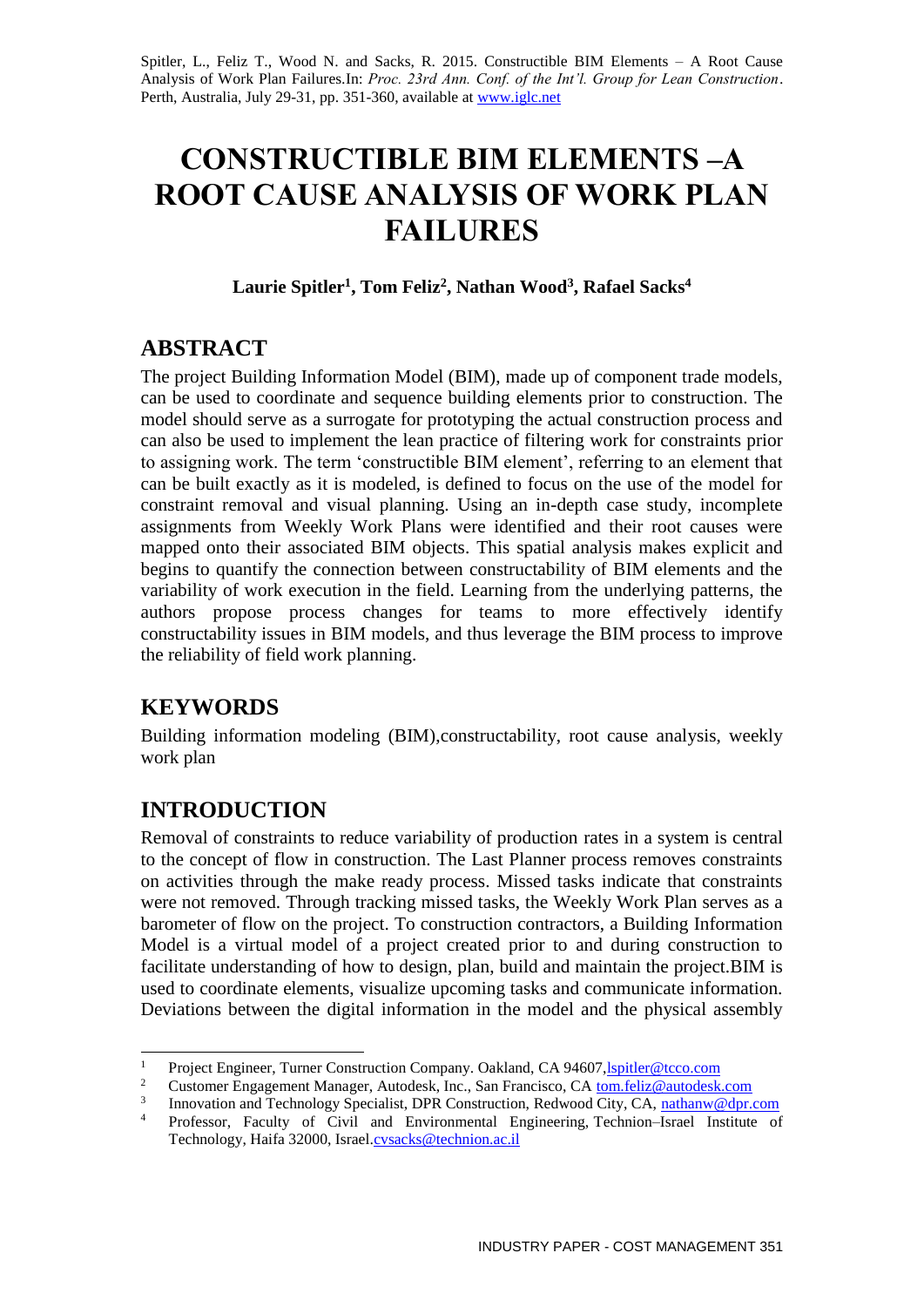indicate that the digital elements or their context were not modeled with sufficient detail to execute in construction. If such deviations could be identified in advance, as part of the make-ready process, fewer immature tasks would be assigned.

To this end, the authors introduce and define the notion of a 'constructible' BIM element and explore the typologies of digital elements that are not constructible. The connections between missed tasks and the constructability of the BIM were reviewed using root cause analysis in a case study. A process for teams to proactively identify constructability issues in BIM and thus to leverage the BIM process to improve the reliability of field work planning is recommended.

### **LITERATURE REVIEW**

The importance of flow on construction projects has been thoroughly established by Koskela (2000). Ballard (2000) asserts that the lookahead process has "the job of work flow control". By identifying constraints through planning assignments 3-6 weeks out, teams begin to "make work ready" in the construction process (Ballard, 2000). In the same way, teams use the BIM to identify various constraints that may arise in the design and planning process, primarily by means of clash detection (Eastman, et al., 2011). Sacks, et al. (2010) proposed a framework for research of interconnections and synergies between BIM functionalities and Lean Principles. The framework shows that the Lean Principles with the highest number of interactions with BIM Functionalities are (A) getting quality right the first time (reduce product variability), (B) focus on improving upstream flow variability and (C) reduce production cycle variations.

Tommelein and Gholami (2012) investigated the root causes of clashes in BIM models and concluded unequivocally that clash detection relates directly to removing waste and improving flow, contributing to buildability. Bhatla and Leite (2012) presented the case for the use of BIM to support the Last Planner System™ (LPS) process for construction, hypothesizing that 4D visualization will lead to a better understanding of progress and that the collaboration involved in clash detection will reveal constraints. In addition, Khanzode (2010) demonstrated that the use of the LPS to set objectives and manage the process of BIM coordination leads to an increased rate of prefabrication and a reduction of construction RFIs. Together, these studies demonstrate an interesting reciprocity between BIM and LPS.

Egan (1998) claims that too much time is spent in construction on site trying to make design work in practice. This results from the separation of design from the rest of the project. Sacks, Treckmann and Rozenfeld (2009) expand on the silo mentalities (Jones and Saad, 2003) that obstruct sharing of information across project phases and teams. BIM coupled with Lean helps foster a collaborative culture in which personnel build on prior knowledge, leading to less information being lost from phase to phase of the project. BIM facilitates transfer of information and knowledge to the right people at the right time in the right place throughout the supply chain.

### **CONSTRUCTIBLE MODEL ELEMENTS**

The information in the coordinated BIM should aid the customers of the BIM, the last planners who install the work, in field planning and implementation. In the make ready process, BIM can be used to verify construction flows such as design,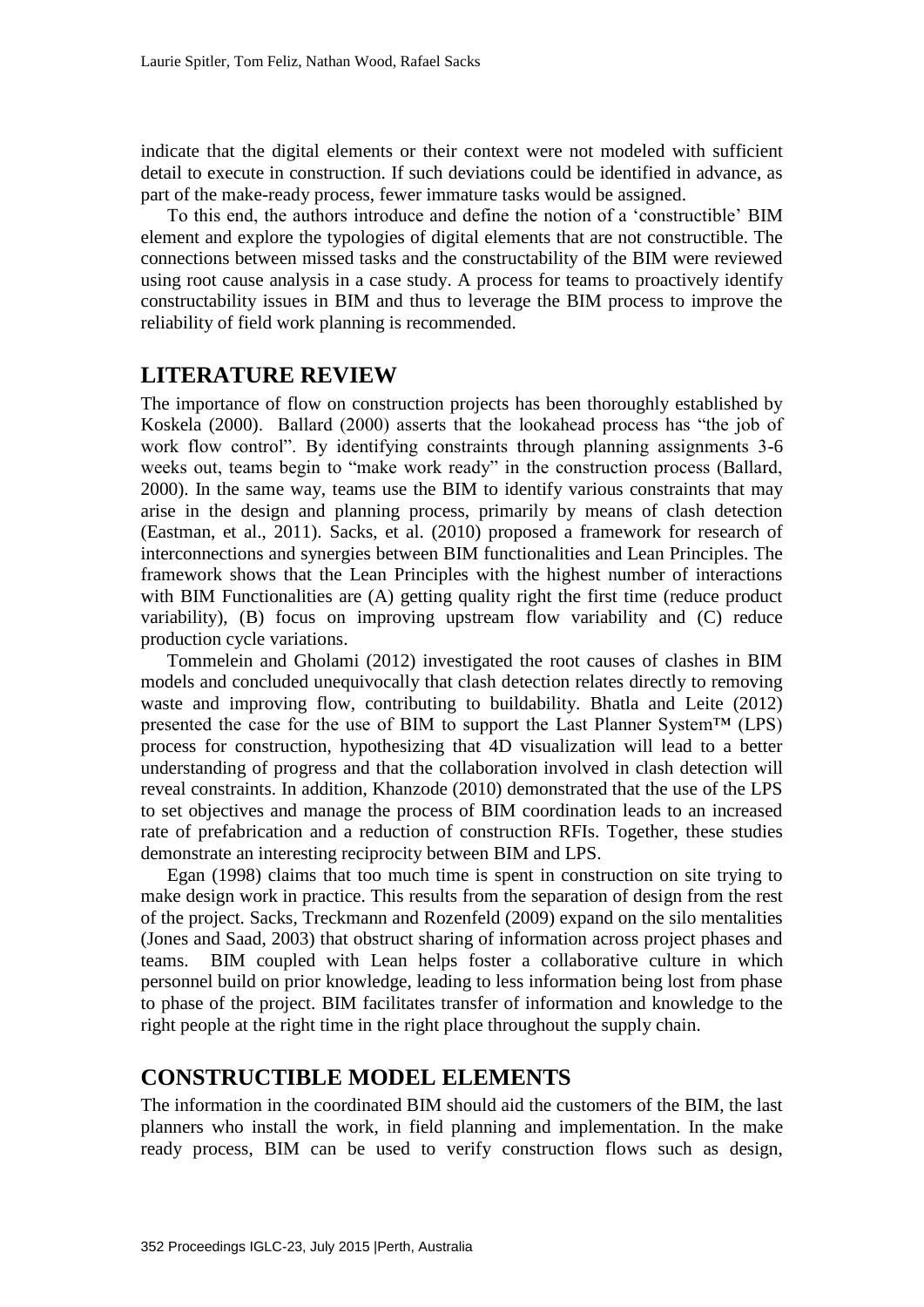components, space, and connecting works (Koskela, 2000). In short, to be of value as a prototype, the BIM must be constructible as modeled. To be constructible, each element must be modeled with thought towards installation sequence and the characteristics of the physical fabrication. A BIM element may be considered constructible if four conditions of constructability are met:

- The form and location of the digital representation and physical fabrication meet the conditions of satisfaction.
- The form (geometry) of the digital representation accurately represents that of the physical fabrication.
- The paths through which the fabrications must move to their installation locations must be unobstructed. The sequence of installation as modelled must be free of time-space conflicts (which can be represented and checked using 4D (Akinci and Fischer, 1998).
- The physical fabrication can be placed in the location of the digital representation. The modeled assemblies surrounding the digital element must accurately represent that of the existing condition of the building.

If these conditions are not met the element is considered not constructible and the model element will not be a reliable tool in the make-ready process. In the process of realizing prototypical BIM elements as fabricated building objects in the field, there are two major hand-offs of information. The first is when the element is released for fabrication. As shown in Figure 1, information from the model can be directly fed into the machine fabricating the physical element (automated fabrication);the fabrication process can use information represented in shop drawings produced directly from the model (direct fabrication); or a more circuitous path is followed, typified by fabrication independent from the model and the use of the model as a reference (indirect fabrication).



*Figure 1: Automated, direct or indirect fabrication.* 

The second information hand off is between the model and the field. If the workers installing the physical fabrication do not have the correct information, the chances of deviation from the model are greater. It should be noted that this relationship is reciprocal. If installation needs are not communicated to the modelers, the chances of the digital elements being modeled in an unconstructible location or form are greater. In the field, the sequence of work installation is critical in determining outcomes. A fabrication often cannot be installed in the same location as the BIM due to another fabrication occupying that location. If the primary physical fabrication cannot be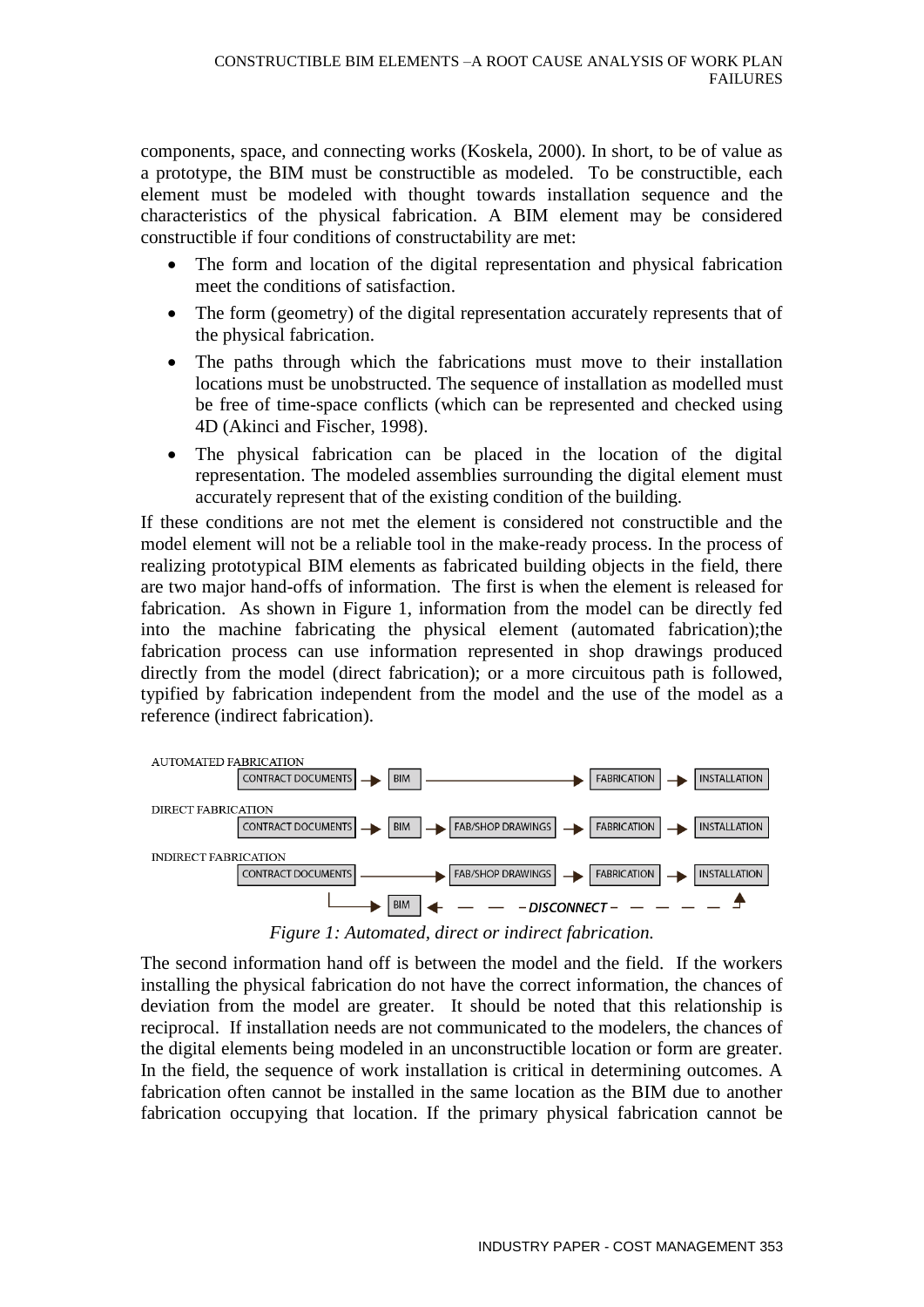placed due to an adjacent fabrication, the analysis must be expanded to determine the installation logic of the secondary fabrication.

Thus by considering the technical limitations of the model, transfer of information, conditions of satisfaction, and the effect of adjacent physical fabrications, one can determine the root cause of the unconstructible element. Figure 2 shows a flow chart for this procedure. It should be noted that in certain conditions, multiple root causes will be present.



REPEAT ANALYSIS FOR ADJACENT FABRICATION TO DETERMINE ROOT CAUSE *Figure 2: Model Constructability Analysis Flow Chart*

### **METHOD**

A core and shell downtown high-rise office building, currently under construction in San Francisco, was used as a case study for root cause analysis of constructability failures and identification of their relationships to elements in BIM. An industry standard BIM execution plan was implemented on this project. Steel, mechanical, electrical, plumbing, fire protection and framing trades contributed to the model. Clash detection was performed using Navisworks and coordination meetings were held for clash resolution. The architect's model was used as a proxy for trades who did not contribute models. The extent of BIM element detail and level of engagement by each trade is shown using the BIM Participation Matrix (Spitler, 2014) in Figure 3.

The Weekly Work Plan was used to track commitments and Planned Percent Complete results were recorded by trade. Commitments were tracked by trade contractor, description of work, and location. If a commitment failed, a reason code was recorded. Fifty two weekly work plans were analysed. Missed tasks from the weekly work plan were tracked by area, time, contractor, and reason code (see Figure 4). The density of the fill in the figure correlates with the number of missed tasks. These missed tasks were then spatially mapped to BIM elements to determine if the root cause of the task failure could be traced to an unconstructible BIM element. All missed tasks were plotted on a pivot table with location along the y axis and time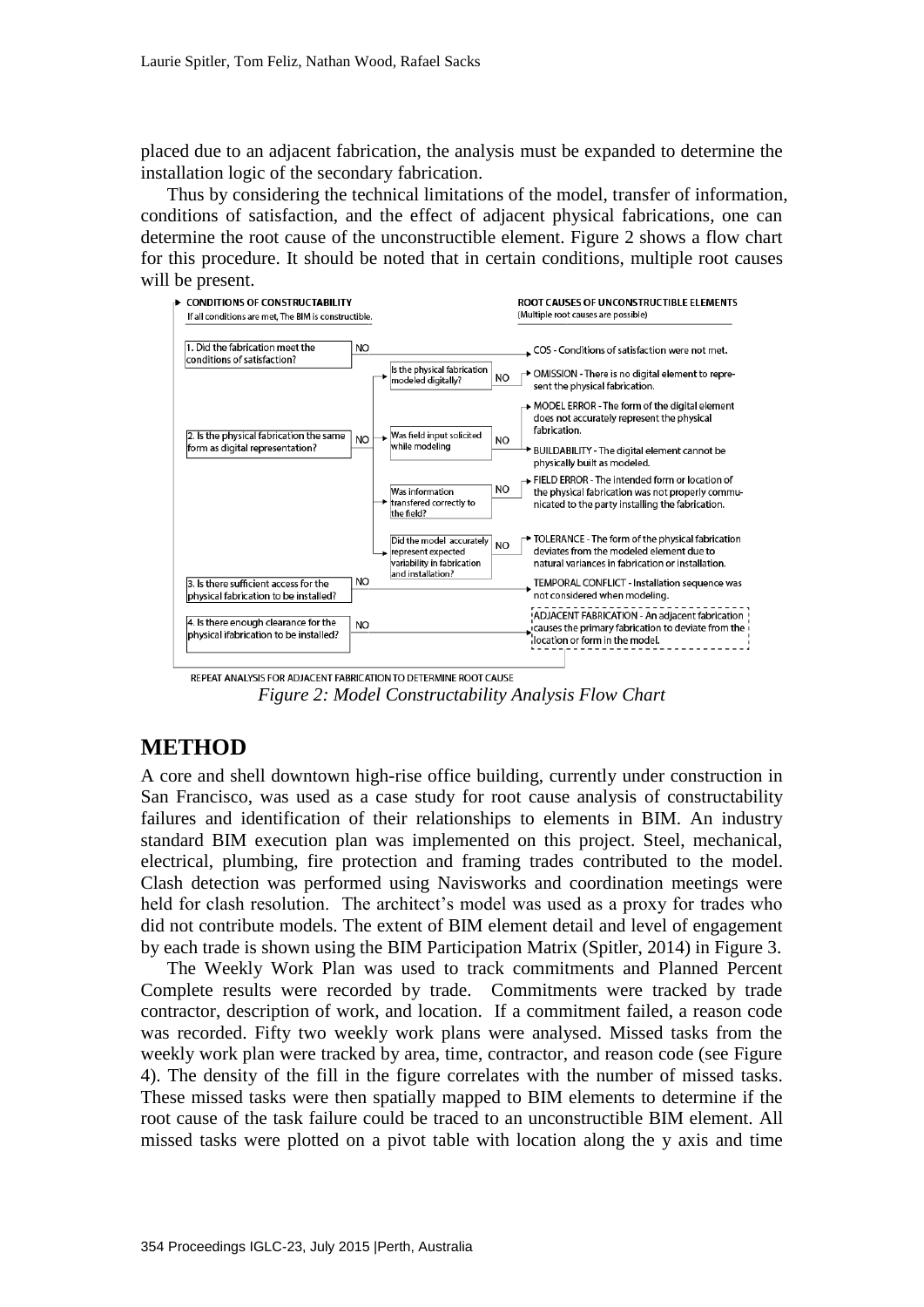along the x axis. Using the sorting filters assigned to each task, patterns, or clusters, of missed tasks were identified. Further analysis of these clusters was performed to determine the root cause of these systemic failures.



*Figure 3: Case Study BIM Participation Matrix (refined from Spitler, 2014).*



*Figure 4: Missed activities sorted by location and schedule (darkness of the squares represents the density of missed tasks)*

In this analysis, potential biases in data must be considered. While the WWP tracking on the case study was comprehensive and detailed, the data tracked in the WWP is subjectively entered by the project team. Work that is not essential to meeting that deadline may not be tracked accurately in the WWP. Rework and delayed areas may not be distinguishable from base work. In some isolated cases, the root causes cannot be determined with complete confidence because only eight reason codes were assigned. However, despite these limitations, given the amount of data, this case study is considered to be sufficiently rich and accurate to support identification of general trends and patterns.

# **RESULTS**

The project planning record included 2,228 tasks overall with a total planned percent complete of 71%. Of the 637 missed tasks, 24% can be attributed to factors unrelated to the BIM such as material, labor, or weather. At least 23% (146 tasks) have root causes that are represented in the BIM. The inability to identify the root causes in the BIM of the remaining 53% of missed tasks is due to the fact that some 90% of their work scope was not modeled at all. Two types of patterns were identified in the data: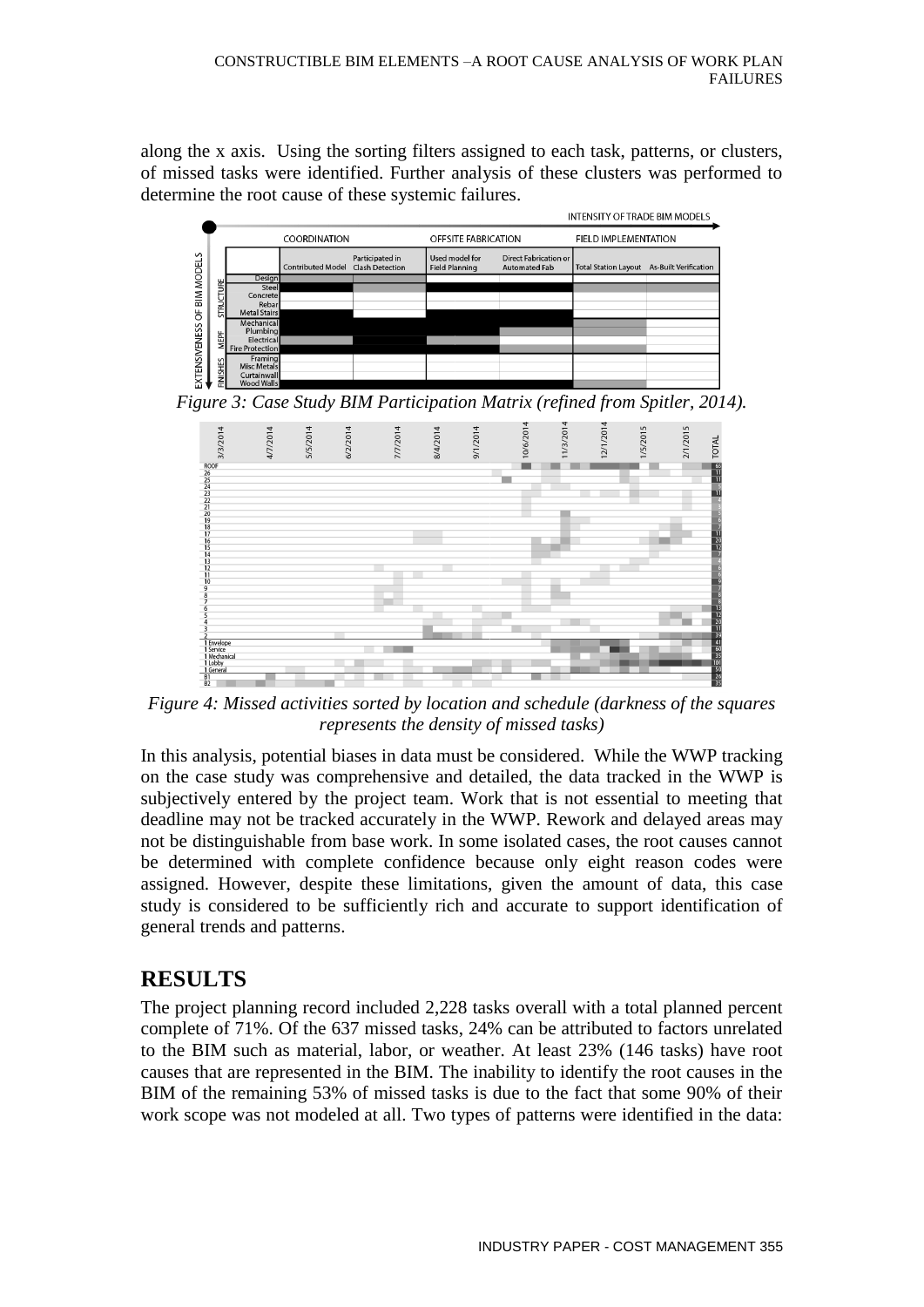trade clusters and location clusters. Of the 146 missed tasks whose root cause was visible in BIM, 83% could be attributed to one of these two types.

#### **TRADE CLUSTERS**

Trade clusters are characterized by having a root cause that repeatedly causes task failure across multiple locations. Seven trade clusters were identified and numbered in Figure 5(a) and can be seen to repeat on several floors. The root cause of three of these is visible as unconstructible elements in the BIM model. Clusters4&6in the figure represent a repeated task failure due to wall detail that did not match the field condition due to a model error. The model error, in this case, is in the handoff between the architects' design and its digital representation in BIM by the drywall subcontractor. When the shaft wall layout was changed by the architect, the requirements did not flow down to the drywall detailer to update the model. Had this been done, the drywall detailer would have noticed a new detail was required. Identifying this constructability issue earlier in BIM could have allowed greater flexibility of alternatives to choose from and ample time to adjust the plan for impact in flow. Instead, the issue was identified by the last planner in the field. The new detail required steps that had not been factored in the look ahead plan. This task failure accounted for over 10% of missed tasks on the project in the period of study.



Density = Quantity of missed activities

#### *Figure 5(a): Trade Clusters Figure 5(b): Location Clusters*

Cluster 7 represents the restroom build. The location of walls with regards to code required clearance dimensions was not fully worked out in the model. The model was not used for layout in the field, resulting in rework in plumbing to match the new location of the walls. Of the BIM constructability issues in this cluster, 87% were information transfer issues (Root causes = field errors, model errors, and buildability).

#### **LOCATION CLUSTERS**

The second type, the location cluster, is characterized by multiple trades in a concentrated location and time period (see Figure 5b). The high interdependency between trades causes small errors by earlier trades to compound with subsequent trades. It logically follows, and this is shown in the data, that these clusters occur where the design calls for a high level of interaction between trades. Of the twelve clusters identified in the data, nine occur in areas which have a high degree of interaction between trades. Nineteen percent of the missed tasks had root causes visible as unconstructible elements in the BIM.

One such area occurred at the generator exhaust riser (see Figure 6). Table 1 lists the scopes involved, sequence of installation, and root cause(s) identified by the model constructability flow chart.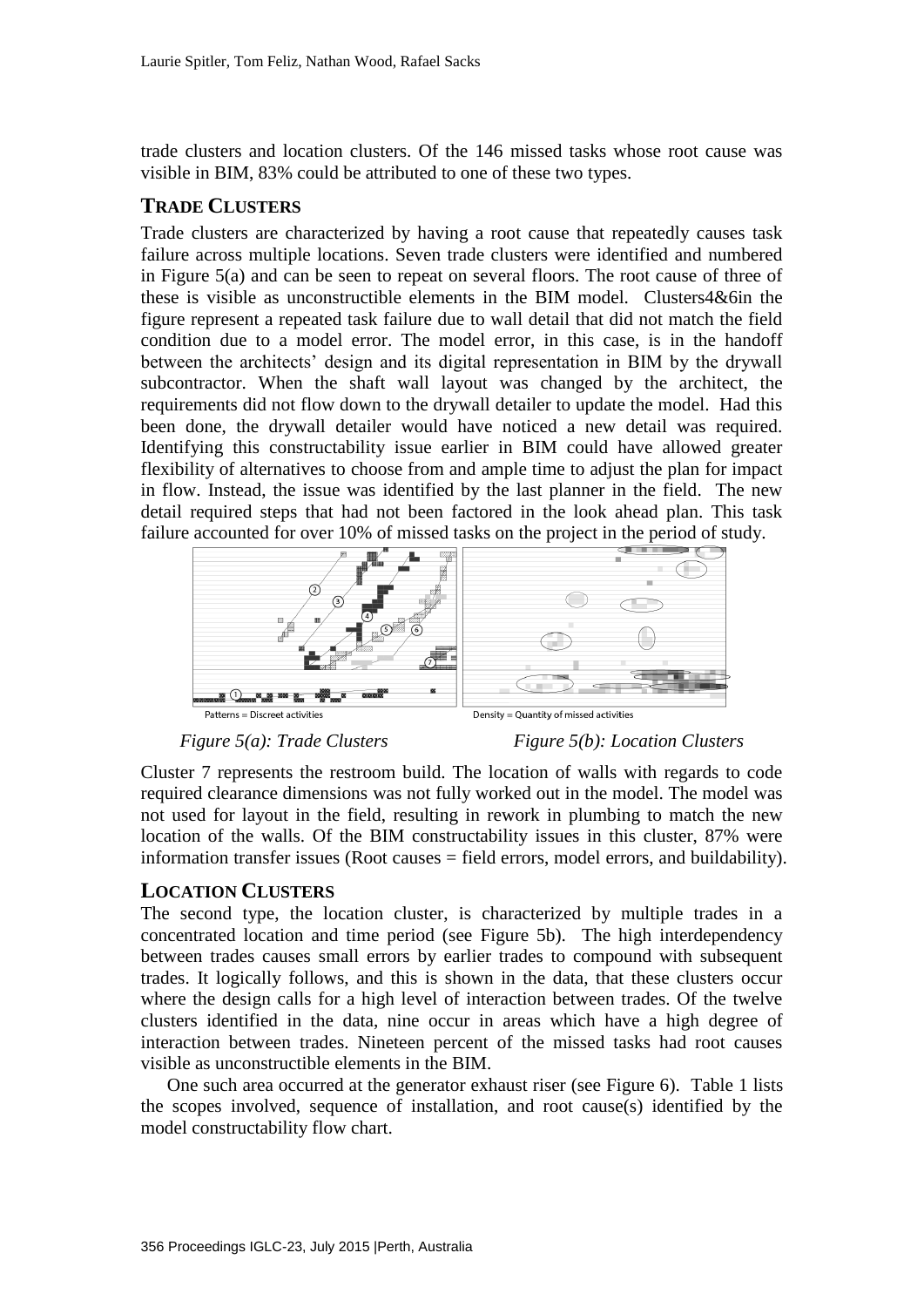

*Figure 6: Constructability issues at Generator Duct Riser*

**Scope of Work Sorted by Installation Sequence Modeled Conditions of Constructability (See Figure 2) Misse d Tasks Reason 1. Conditions of satisfaction 2. Accurate Form? 3. Access? 4. Clearance** 1.Concrete Shorocc Yes Yes No Yes Yes 0 Omission<br>Slab 2.Concrete Block Wall No Yes No Yes No <sup>0</sup> Omission 3.Curtain Wall No Yes No Yes No 5 Omission 4.Drywall Framing Yes No Yes Yes No <sup>16</sup> **Buildabilit** y, model error 5.HVAC Ductwork Yes Yes Yes Yes Yes <sup>0</sup> Adjacent element

*Table 1: BIM Constructability analysis - Generator riser location cluster* 

The result of the root cause analysis, as is typical with location clusters, is multiple failures. The omission of the structural trades caused a discontinuous rating issue to not be identified until work was in place. The model error (placing wall in an incorrect location) caused the team to miss additional support needed to install walls. Reliable flow depends on a level of confidence that the adjacent trades have installed their work per BIM. Indeed, the lack of a model for concrete and CMU block negatively impacted subsequent trades' installation, but not the structural installation. Basic modelling of structure and curtain wall scopes in conjunction with visual planning would have allowed the last planners to visualize and mitigate issues. This failure cluster accounted for over 6% of missed tasks in the entire project in the period of study and caused delay in a critical area of the project.

## **DISCUSSION**

The general trends shown in the project level analysis are illustrative of the approach of contractors to design, fabrication and installation of product. When plotted in order of sequence (figure 7), trends emerge. First, it can be seen that the rate of missed tasks increases in later trades. This is intuitive, as trades who install first only have to coordinate within their scope to have an on-schedule installation. Trades who follow have to navigate work in place as well as internal coordination when installing work. When the team is considering who should contribute to the BIM, the value of the contribution to subsequent trades should be considered.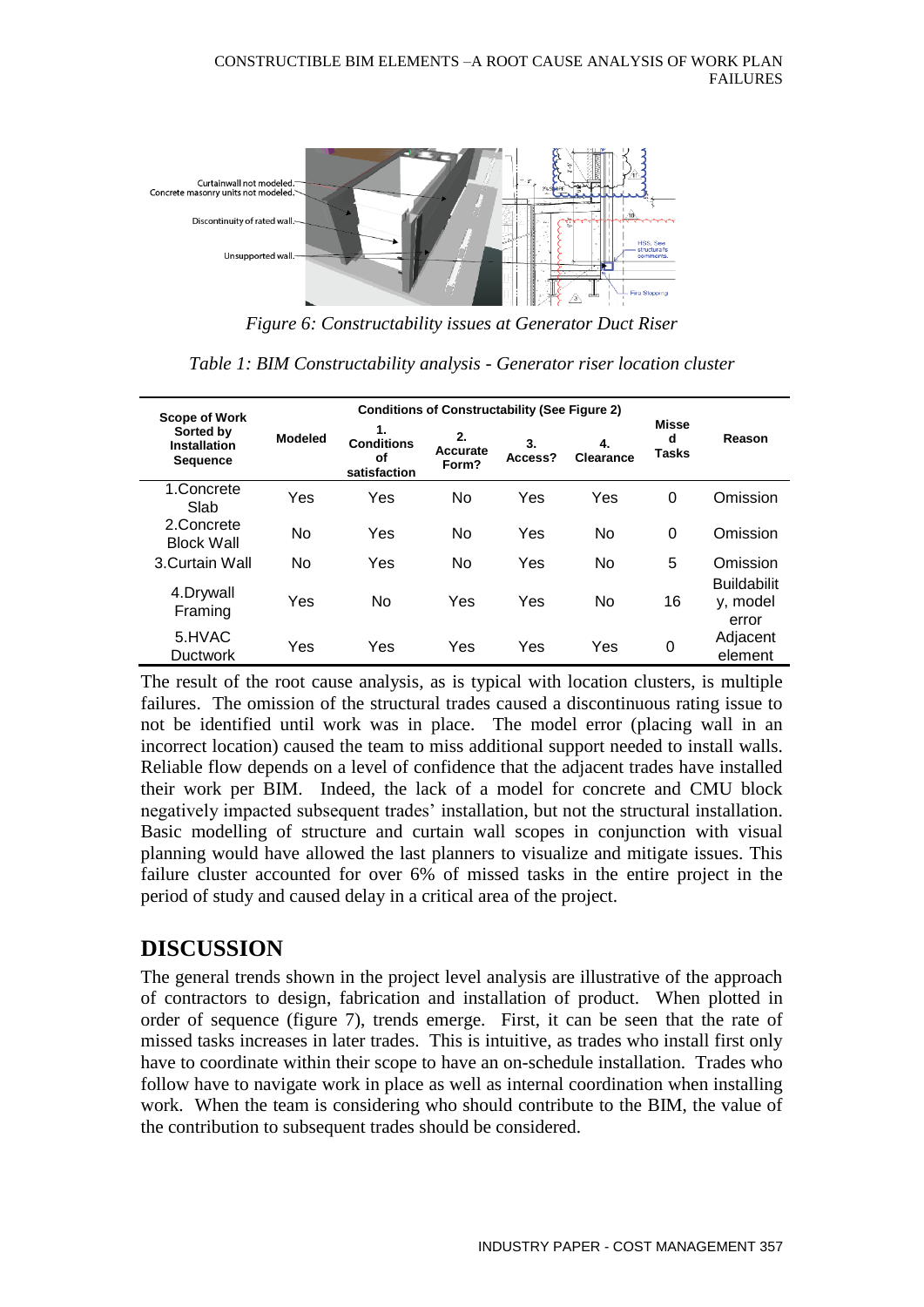

**INSTALLATION SEQUENCE** 

*Figure 7: Missed Task Rate by Trade and Sequence* 

Second, it can be observed that trades who directly fabricate from the model have fewer missed tasks. This can be attributed to the amount of preplanning achieved through coordination and on the confidence and validation that the digital representation matched the physical. Confidence is gained when direct digital fabrication and placement is utilized. For example, MEP scopes can achieve the highest level of confidence due to the process of direct fabrication, robotic total station layout, and installation of the prefabricated pieces. When the coordination and planning is complete prior to construction, installation equates to assembling a kit of parts rather than figuring out atypical details in the field.

#### **RECOMMENDATIONS**

The data show that the majority of missed activities are not random, but predictable and clustered by trade or area. It follows that the most efficient mitigation of these issues requires a process solution. Addressing constructability and installation sequence in BIM coordination and execution in a rigorous way would remove constraints that could otherwise be missed until installation. The benefits would include reduced schedule variability, smoother workflow and increased productivity.

With hindsight, it is simple to identify areas of the models that should have been better resolved. The question becomes how teams can deploy BIM more effectively to resolve constructability issues prior to construction. Traditional BIM execution plans rely on prescriptively defining Level of Development by trade and applying clash detection, essentially a push approach that does not consider where value lies. Instead, BIM execution should be tailored to the needs of the building and the abilities of the participating trades. On the basis of these conclusions, four recommendations are made to help teams prioritize and focus their BIM efforts:

- **IDENTIFY POTENTIAL CLUSTERS OF UNCONSTRUCTIBLE ELEMENTS.**To identify potential clusters, teams must rely on trade partners to contribute experience on past issues and delays which are applicable to the current project.Areas of the building design that are atypical or new to trade partners and areas that require a high level of coordination between trades should also be considered. Rather than specifying a level of detail by trade alone, the BIM execution plan should define locations (areas) to be modelled to greater detail.
- **CLASSIFY CHARACTERISTICS OF UNCONSTRUCTIBLE ELEMENTS.** Clash detection is simply an algorithm that identifies if an element physically intersects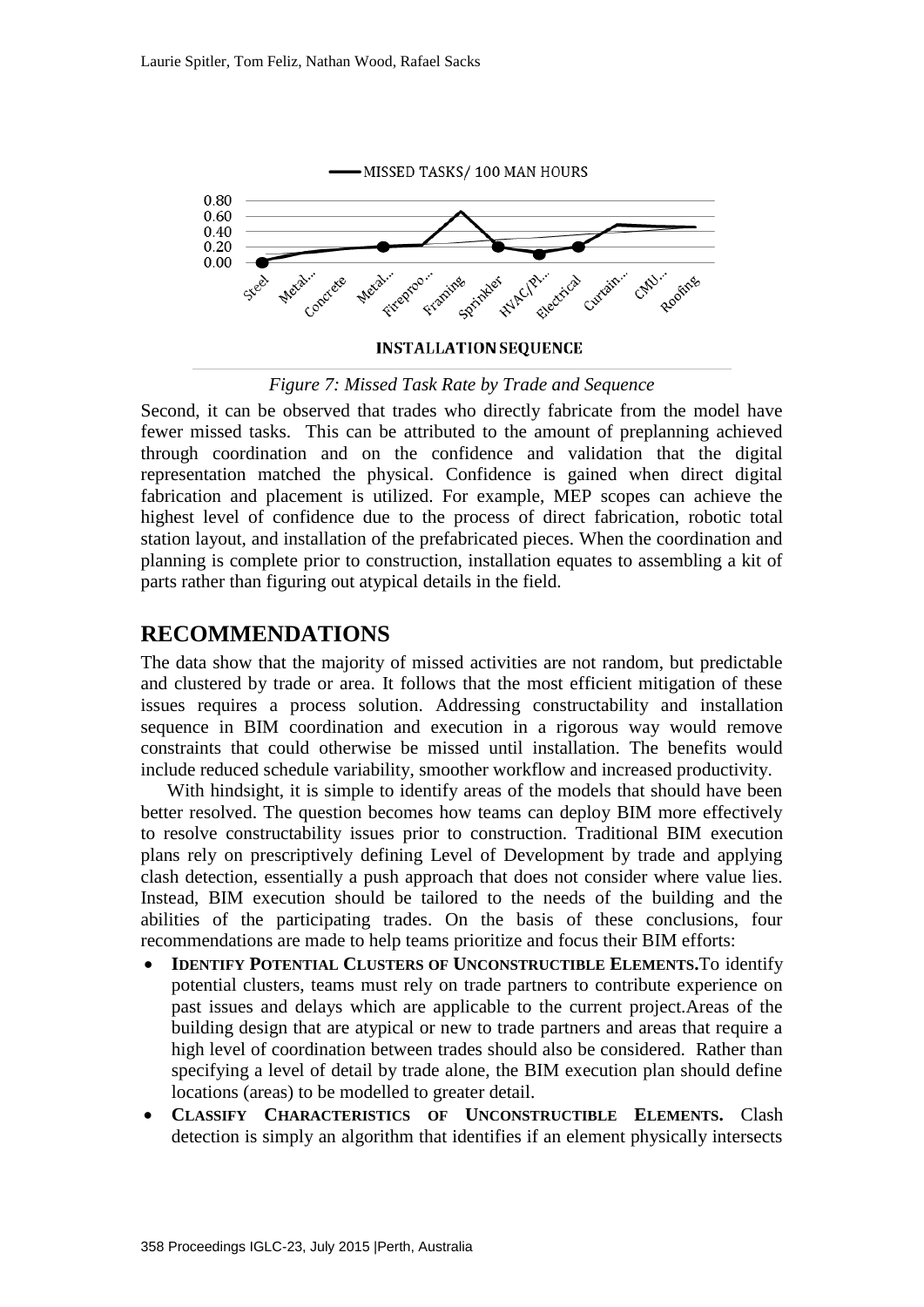with other elements. Similarly, it would be desirable to develop BIM functions capable of rigorously identifying the four types of constructability issues identified in Figure 2. For example, as seen in the trade cluster example, buildability and field errors occur at the shaft walls due to the specificity of the detail and the indirect fabrication method of the sub. Abstracting this example, it can be stated that there is a potential for buildability and field errors at elements indirect fabrication method and a precise location. Areas that meet these characteristics, such as edge of slab, walls defined by required clearances, can then be identified and mitigated.

- **REALIZATION METHOD.** How well a model is coordinated becomes irrelevant if it is not built as modeled. Individual trade's BIM to field translation methods should be reviewed and understood so that appropriate 'as-builting' and model verification strategies can be built into the execution plan. To ensure success, trades should be engaged in the planning process to fully realize the extent of participation required.
- **RETURN ON INVESTMENT OF BIM COORDINATION AND TRANSLATION**. Project teams should consider the investments proposed during the early stages to maintain confidence that BIM accurately models reality. Contractors who directly fabricate from BIM are intrinsically motivated to contribute accurate models. Contractors who do not fabricate from BIM are not. Therefore, it is important to align the requirements with the beneficiaries where possible.

While implementing this framework, the importance of having the right people in the room at the right time cannot be overstated. For each area of focus, the team should check in periodically during model development to review the conditions of constructability. In the early phases of the process, the right people to address constructability may be the procurement and management team. Once coordination starts, these questions need to be answered by the field team, the Last Planners. As each predefined point is met, the team's knowledge should effectively transfer downstream and confidence in the constructability of the BIM should increase.

Missed tasks in the weekly work plan indicate that the make ready process was not complete for those tasks. Often, the root causes of those missed tasks can be seen as unconstructible elements in BIM, indicating that the BIM process was not effective in removing constraints. Therefore, the framework proposed above is designed to pull BIM execution directly to the make ready process for construction. By explicitly focusing on areas whose field execution benefits most from BIM, the team will eliminate waste in the BIM process. By implementing coordination processes designed to address all types of constructability and understand translation methods, the team will ensure that the model will be a useful tool for building. Most importantly, using the four conditions of constructability to measure confidence in, and maturity of, the model, the team can ensure that the preconditions of construction tasks have been effectively met with the aid of BIM.

## **CONCLUSION**

This case study demonstrates that the root causes of missed tasks are often visible as constructability issues in the BIM and that the project BIM is a useful medium for the spatial analysis of root causes.The explicit definition of the term 'constructible BIM